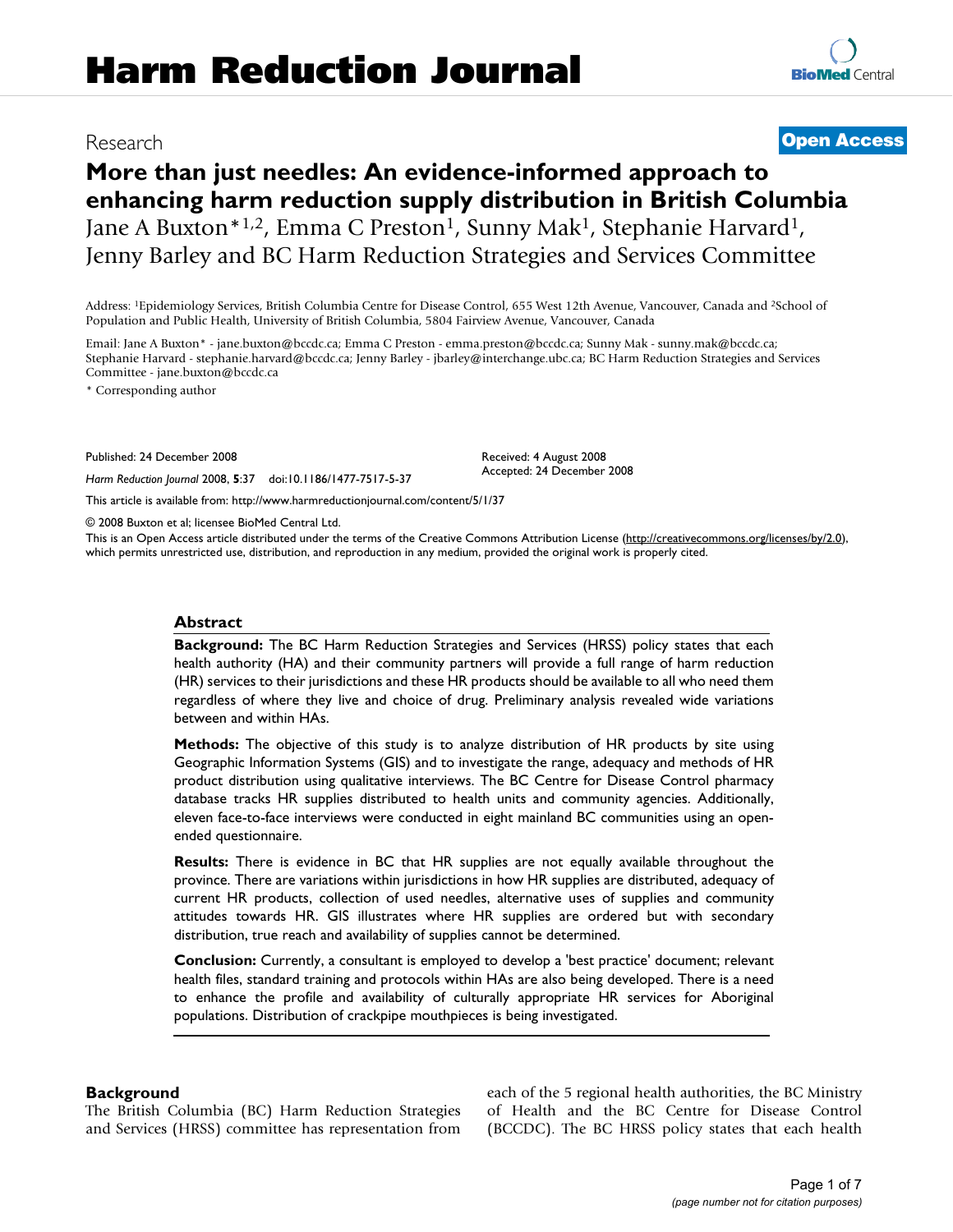authority and their community partners will provide a full range of harm reduction (HR) services to their jurisdictions and that the HR products should be available to all who need them regardless of where they live and choice of drug [1]. The HR products distributed include condoms and lubricants, needles and syringes, alcohol swabs and sterile water and are funded by the BC Ministry of Health and subsidized by the Provincial Health Services Authority.

The HR product distribution is coordinated by BCCDC; the BCCDC pharmacy database tracks HR products ordered by health units and community agencies (approved by the health authorities) that distribute the supplies. Over 20 products are currently available for distribution to the more than 150 ordering sites in BC. Preliminary analysis of the data revealed wide variations between and within health authorities. As a result of these discrepancies we identified a need to evaluate current product supply distribution, identify gaps, cost-saving measures and potential future demands.

The objective of this study is to:

1) Analyze distribution of HR products by site using geographic information systems

2) Investigate the range, adequacy and methods of HR product distribution using qualitative interviews.

Much of the current information and knowledge surrounding HR in BC is derived from Vancouver; therefore we sought to include the perspectives of distribution sites outside Vancouver.

#### **Methods**

Product distribution by site was obtained from the BCCDC pharmacy database. We used a period of 19 months (May 2006-November 2007) to ensure inclusion of sites that placed infrequent orders i.e. less than annually. All needles with syringes attached (0.5 and 1 cc) and individual needles (but not individual syringes) were collated to produce the total volume of needles distributed and were analyzed using geographic information systems.

Interview sites were selected purposively from BCCDC pharmacy database to ensure a range of geographic factors and volume of supplies distributed. An invitation letter was sent to the contact at each selected site. A research assistant contacted potential participants to arrange an approximately one-hour in-person interview.

The semi-structured interviews consisted of open-ended questions developed by the research team. The questions were modified to explore emerging concepts as data collection progressed [2]. Interviews were audio-taped and the research assistants made field notes of their observations.

Questionnaire domains included:

1) How HR supplies are distributed

2) Perspectives on the adequacy of current harm reduction products

3) Collection of used needles

4) Alternative uses of supplies

5) Perceived community buy-in

The interviews were transcribed verbatim and analysed using standard qualitative methods. Members of the research team reviewed the transcripts and independently identified themes within the pre-determined domains and from open-ended comments. Transcripts and field notes were reviewed in an iterative manner to ensure all emergent themes were captured. Representative quotes were selected from the transcripts to illustrate the main themes identified.

To inform the findings, the mapping and qualitative analysis were presented to HRSS committee members for further input; notes of the discussions were taken. Ethical approval was received from the University of British Columbia Behavioural Research Ethics Board.

#### **Results**

#### *Supply distribution*

Supply orders were tabulated into reports to illustrate date and quantity of each category of products ordered by each individual site, collated into 5 regional health authorities and the 16 health service delivery areas in BC. Input was received from HRSS committee regarding the report format and utility. Committee members agreed to use the information to provide feedback to their health authorities and distribution sites with regard to appropriate ordering frequency and product quantity to improve fiscal responsibility. Some sites supplied only condoms; others provided a full range of products. Single use water vials ordered varied from 0% – 70% of quantity of needles supplied.

Figure 1 shows the results of geographic information system mapping of the distribution of needles and syringes in the province of British Columbia between May 2006 and November 2007. Each dot represents a site where harm reduction supplies are ordered and distributed through public health nursing and other community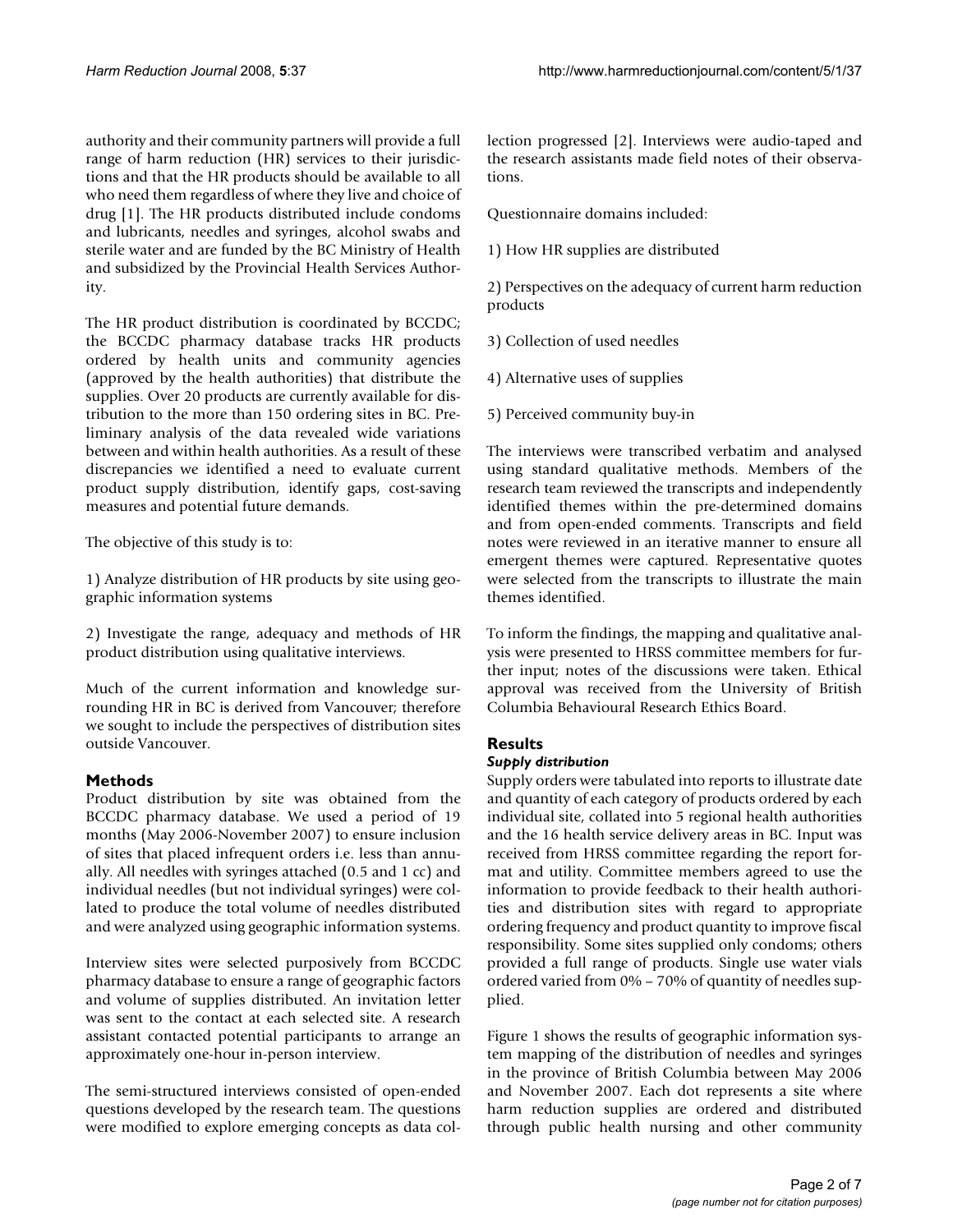

### Distribution of needles and syringes in **Figure 1** British Columbia May 2006–November 2007 **Distribution of needles and syringes in British Columbia May 2006–November 2007**.

health organizations. The smaller white dots represent communities where harm reduction supplies are distributed but not needles and syringes (i.e. condoms only).

#### *Qualitative interviews*

Eleven face-to-face interviews were conducted in eight mainland BC communities. All selected interview sites agreed to participate. Interviews occurred with providers at health units, community health centers, Aboriginal Youth and Friendship Centers, and HIV/AIDS agencies and organizations; three of the interview sites did not distribute needles.

#### *1) How HR supplies are distributed*

The themes that emerged included: a) variations in how the supplies were made available to the clients and the degree of client engagement; b) one-for-one needle

'exchange' versus a needs basis distribution; c) data collection and d) trends in demand. Availability of supplies was item and site dependent. Some health units reported distributing sex products only, as injection supplies were available from a nearby agency. Some sites have condoms in a basket at the reception desk and in washrooms so clients can help themselves; other sites required clients to ask for all supplies, which were provided by the receptionist or the nurse on call. One site requested the client to call ahead to place their order in advance. A few sites provided harm reduction items in brown bags; clients selected bag A or B from a list or picture, which showed number of items in each, depending on their needs. A number of the health units had designated rooms in which supplies were stored and where the client met privately with the provider to obtain supplies and return used needle.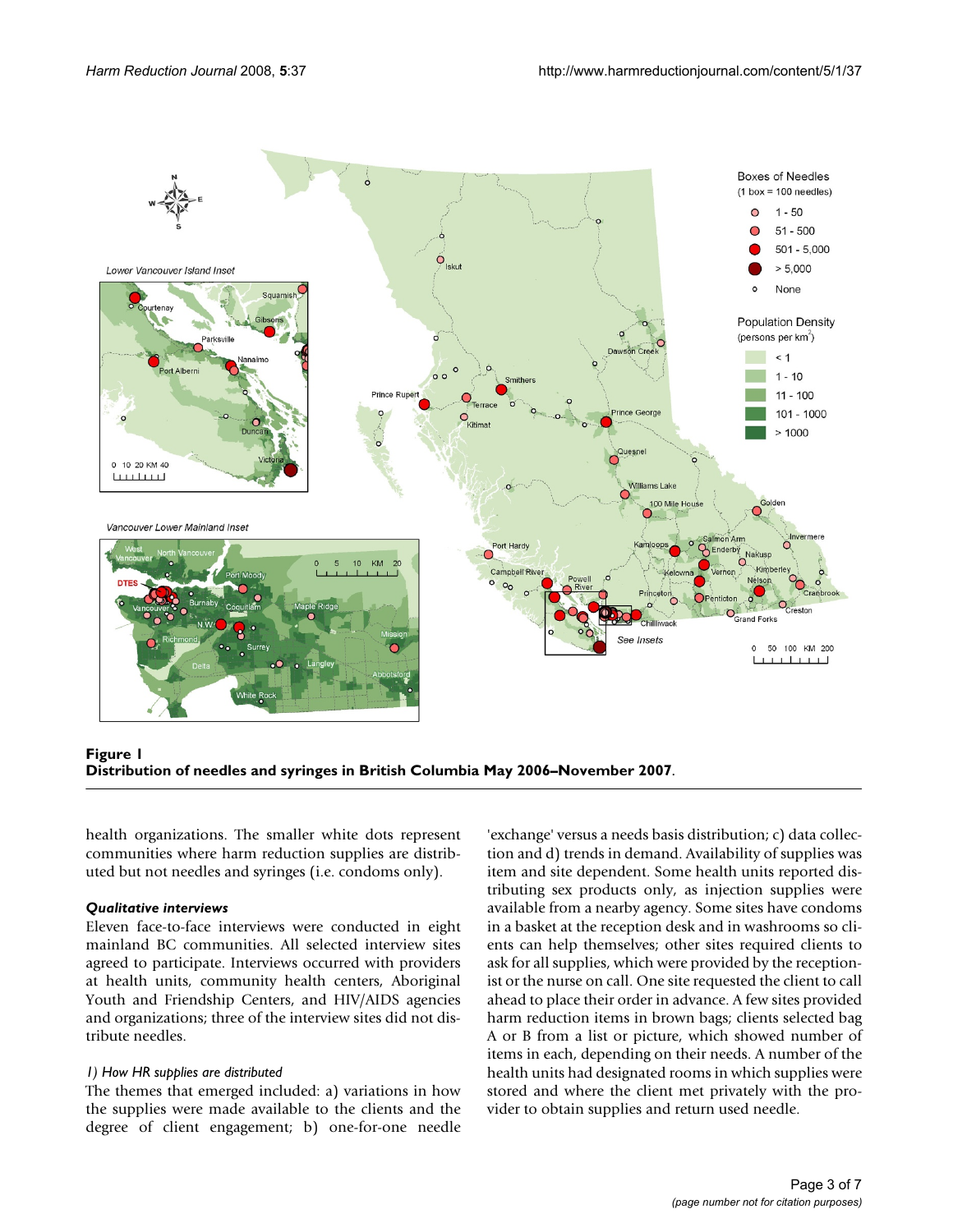The degree of client engagement was highly variable. Some providers routinely engaged clients and reported regular referrals to 'detox' or clinics for sexually transmitted infections and blood borne pathogen testing. No standard protocols or training of the HR supplies providers were reported to be available in the rural sites.

All but one respondent reported giving supplies to individuals or agencies for distribution at that site i.e. "*secondary distribution*." Although individuals from First Nations communities obtain their supplies from the provider sites, no supplies were reported to be obtained for secondary distribution on reserve by nurses or other representatives. One site reported a female who came in for supplies to take to the working girls and at other sites clients took supplies in large quantities to share.

*We have a regular exchange user who is male. And he's been coming for years and he exchanges for his group as well*

All sites encouraged needle *exchange*; but only one site reported trying to ensure one-for-one exchange. However, even this site supplied a single clean needle and sometimes 4 or 5, even if no needles were returned. This was perceived to prevent people from 'tossing' needles and encouraged people to collect discarded needles found on the ground to exchange for clean ones.

Data collection also varied considerably from site to site. No systematic data collection of supplies obtained for "secondary distribution" was reported. One site registered individual clients by birthday; this site also tracked demographic information, drug of choice, HIV testing etc. Other sites collected no client information and had no tracking system.

*We don't collect any demographic information from clients in any way. It is supposed to be anonymous*

The demand for supplies fluctuated. For example, the demand for needles was reported to be highest around the time welfare checks were issued. A large lower mainland site reported a considerable decrease in needle distribution over time; it was estimated the number of needles distributed per month had almost halved to 15,000–18,000 a few years ago when smoking crack cocaine became the drug of choice. Although some rural sites reported a decline in needle distribution others noted a steady increase in demand as '*word got around'*.

#### *2) Perspectives on the adequacy of harm reduction products*

This section discusses input regarding current supplies, by item category, and then will explore what is perceived to be missing from the list. Male condoms were available at each site; lubricated condoms were generally preferred to non-lubricated and one distributor reported providing in a ratio of about 5:1. Clients usually did not specify a preference of condom type although younger clients preferred flavoured condoms.

Female condoms were not widely used, some sites required women to ask specifically for them, as they believed this ensured provision of adequate education regarding use. The two sites with the greatest distribution reported actively engaging the women and teaching about female condom use. One site sent the female clients to a clinic next door as

...... *this is a good way to get the girls 'checked over*' [tested for sexually transmitted infections]

Most clients use 0.5 or 1 cc syringes with needles attached. Larger syringes and needles were reportedly used for injecting steroids. There was general consensus that clients were not using sterile water for every injection, though some sites thought the demand for water was increasing.

*The demand of water is not comparable, in terms of, people will take more needles than they will take water, in fact we ask them specifically every time they... ask for needles, do you want water?*

One site reported distributing no sterile water

*We don't ever get asked for water... It's just the needles*

Requests for additional supplies include those used for injecting drugs e.g. cookers, filters, tourniquets and sharps containers; miscellaneous e.g. paper bags in which to hand out supplies and drinking water for clients, and finally those related to crack use e.g. crack pipes, mouthpieces and screens. Crack was perceived as the most commonly used drug in many of the areas, and that an increasing number of clients were asking for crack smoking paraphernalia. Some sites reported purchasing their own additional items for injection or crack use.

#### *3) Collection of used needles*

All sites reported encouraging clients to return used needles.

*Users bring in used needles and...we have a large sharps container that they put them into*

Some sites provided clients with individual sharp containers, which varied between official yellow biohazard containers to empty rigid shampoo bottles. Sites distributing sharps containers requested that they be returned to the provider site when full. Others stated that clients reported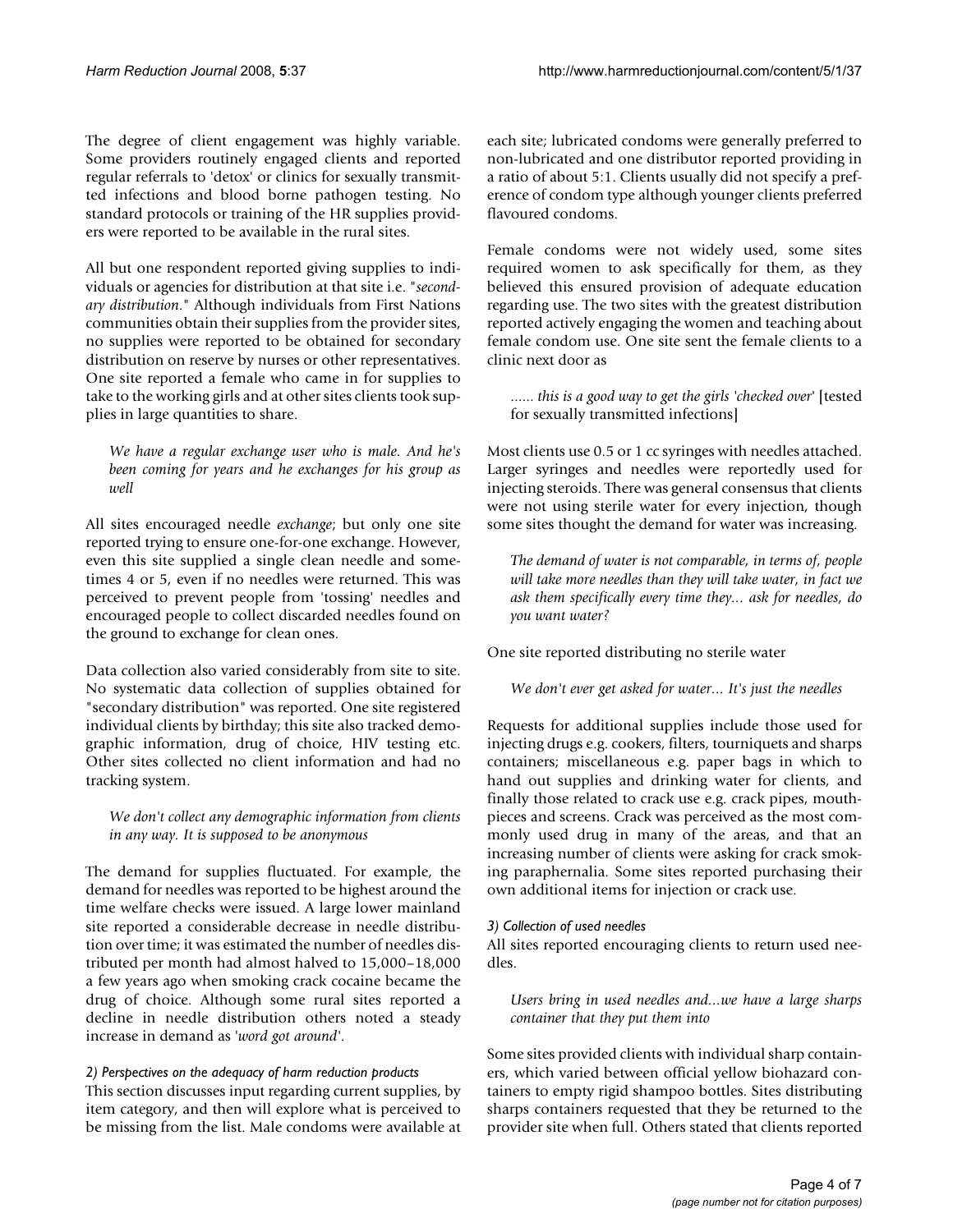concern about collecting and keeping needles in the home when there were children in the household.

#### *4) Alternate uses of HR supplies*

Condoms had a number of different alternate uses. Nonlubricated condoms were reported to be used as tourniquets for injection drug use, and also by crack smokers who hold exhaled smoke in the condom to share or inhale it '*for a second take*'. One site removed the condom basket from the front desk and washrooms in the summer as teenagers were using them as water balloons, leaving broken condoms on the sidewalk outside the office.

Providers in Vancouver revealed that the plungers of syringes were being used as a pusher for crack pipes to recover the crack resin dried on the inside of the pipe as it cools. When this was explored further with Vancouver front line staff it was estimated about 1 in 5 syringes were being used for this purpose, and the needle and barrel of the syringe discarded.

#### *5) Community buy in/readiness*

Participants reported few community development initiatives regarding HR or pick-up of discarded needles. There was a perception that HR philosophy was new to many health care workers and the general public.

*The community with professionals and the public the flavour is currently stop the drug use. If we stop the drug use we could clean up the mess kind of thing... we all know... that doesn't work*.

However some interviewees felt their community was ripe to hear the messages because '*there's been a few drug related tragedies [recently]'*.

#### **Discussion**

Availability of clean needles (via needle exchange programs) has been shown to decrease the rates of transmission of HIV and hepatitis C (HCV) [3]. A recent study found that full participation in HR programs, including methadone, could decrease the risk for HIV and hepatitis C [4]. Therefore it is important, as stated by HRSS policy, that HR supplies are available to all who need them. However, there is evidence in BC that supplies are not equally available throughout the province. Spittal et al found Aboriginal youth in Northern BC had more difficulty accessing clean syringes than Vancouver youth [5]. No official harm reduction distribution on First Nations reserves was reported. Several barriers to comprehensive harm reduction services for First Nations persons have been identified by Wardman et al. These include cultural differences, stigma, limited service infrastructure and financial resources, and community size [6] While the abstinence model for the treatment of addictive disorders

is considered the norm in many First Nations communities, it is acknowledged that it is possible to enhance the profile and availability of culturally appropriate HR services in this context. This may include incorporating traditional Aboriginal practices, providing additional services such as education and counseling in conjunction with HR programs, and integrating into existing reserve public health programs [6,7]

Geographic information systems illustrated sites and the volume of HR supply distribution in BC, and by inference where availability may be lacking. However without secondary distribution information, the true reach and availability of supplies cannot be determined. Product distribution by population can be calculated for each health authority, but the variations within each jurisdiction are vast. It is interesting to note that Fraser Health with the largest health authority population in BC has only eight communities where supplies are delivered. Harvard et al found regional variations of BC harm reduction product distribution. However using reported HCV cases, as a proxy for injection drug use, variation in product distribution could not be attributed to variations of estimated prevalence of injection drug use [8].

Qualitative research seeks to explore process, opinions, attitudes and actions. It is the best method to answer questions about a topic, which may be sensitive and/or about which little is known. Sampling in qualitative studies is purposeful; so we explored the perspectives of HR distributors in sites outside Vancouver including rural areas. Qualitative interviews do not aim to be representative or generalizable; however we found recurrent common themes from different sites.

To improve the understanding of HR for health care providers and the public a generic 'Understanding Harm Reduction' health file [9] has been recently published. Despite the provincial policy of HR distribution on a needs basis, one site interviewed maintains one-for-one exchange. A health file discussing 'needle distribution vs. exchange and community engagement' is therefore in development.

Training of volunteers and staff to give HR advice and referrals for services and testing can increase client engagement. Sites where women received instruction on the use of female condoms distributed more of these items. Best practice guidelines suggest that distribution of needles and syringes should be comparable to the rates of sterile water, as both products should be used for every injection. However there is a wide variation in the request and offering of water for injection; some sites encouraged the use of water vials for each injection whereas others distributed no water because they were not asked for it.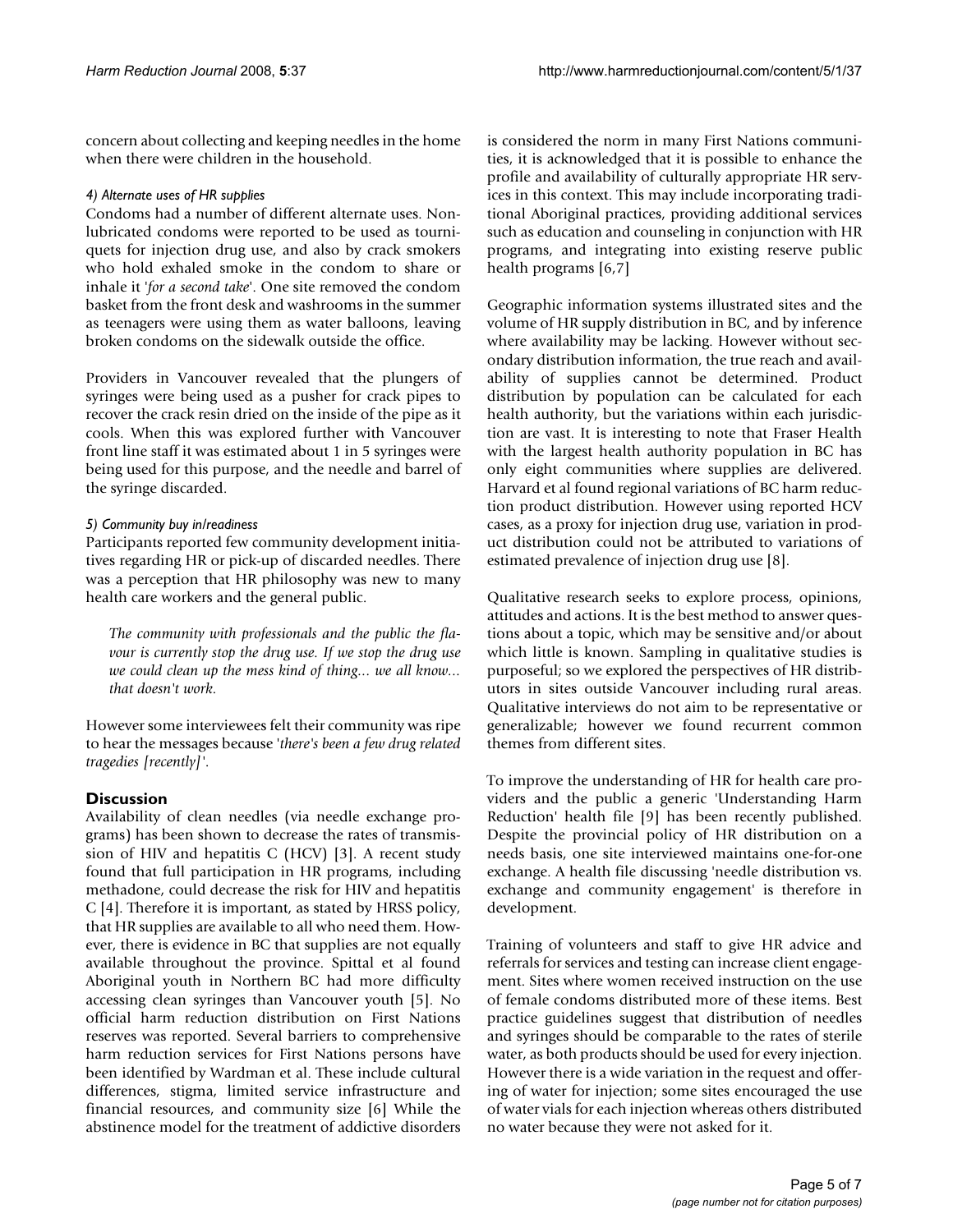Although flavored condoms were not in great demand it was felt important to continue, as these were popular with the younger population who should be encouraged to use safer sex products. Many sites requested sharps containers. However advice re safe collection of needles using rigid plastic containers such as shampoo bottles could improve the safety in the household and transportation and enhance needle return to the sites.

The use of syringe plungers to push the resin through the hot crack pipe, may lead to melting the plastic plunger and discarding of the needle and syringe barrel. The distribution of wooden push sticks through the HR supplies is currently being investigated. Clients at many sites requested crack pipes and mouthpieces. Two infectious disease outbreaks have been reported in BC associated with crack use. In 2006 an outbreak of Streptococcus pneumonia in the DTES of Vancouver was identified, [10] and a Tuberculosis outbreak in a crack using population was reported elsewhere in BC [11]. A recent study detected hepatitis C virus on a crack pipe from an infected host, and therefore supports the possibility of transmission through sharing crack paraphernalia [12]. Crack users may have open mouth sores due to burns and cuts from hot and broken pipes therefore sharing crack pipes can transmit respiratory infections and blood-borne pathogens, including HCV and HIV [13]. Crack pipe mouthpieces are now available through the provincial BC HR supplies and each HA is undergoing consultation to determine if, and how, to provide these.

One HA has developed a training module; all urban site providers must participate in the training before they can distribute supplies, and is willing to share with other regions. Standard training and protocols within health authorities can lead to improved client engagement and awareness of the client needs. It may also encourage peers to be involved in distribution and needle collection. Community engagement is uncommon in rural areas, regions that have developed the process can share their experiences and lessons learned to enhance public understanding of harm reduction.

The mapping of needle distribution sites provides a highly visual way to show the limitations of primary distribution sites and enables health authorities to assess the reach of supplies in their regions. The qualitative research highlighted the lack of standardization between and within each health authority in BC. Therefore a consultant has been employed to develop a 'best practice' document to assist regions in employing standardized evidence-based process and protocols to improve access of supplies and client and community engagement. Development of a secondary distribution data collection tool and sharing of training modules will be explored. Additionally, as this work is continued it is critical that the risk environment is taken into account in order to address issues at the community level and create 'enabling environments' for harm reduction [14].

#### **Conclusion**

This study has contributed to the evidence that HR supplies are not equally available throughout the province of British Columbia. The use of GIS in this study illustrates where availability of HR supplies may be lacking. However; with secondary distribution, true reach and availability of supplies cannot be determined. Variations within jurisdictions must also be taken into consideration. Development of standard training and protocols within HAs will play a important role in ensuring optimal utilization of HR supplies through BC and will lead to increased client awareness and engagement. Additionally, further research is needed to gain a better understanding of HR supply distribution, to enhance the profile and availability of culturally appropriate HR services for Aboriginal populations, and to create enabling environments for harm reduction across the province.

#### **Competing interests**

The authors declare that they have no competing interests.

#### **Authors' contributions**

JBu is the primary investigator for this study and was involved in the interview analysis and manuscript writing. Emma Preston contributed to the qualitative interviews and manuscript writing. SM was responsible for the GIS analysis. SH performed qualitative interviews and aided in manuscript writing. JBa reviewed qualitative interviews and assisted in manuscript writing. All have read and approved the final manuscript.

#### **Acknowledgements**

We are grateful to Carolin Timms and Pamela Tan for their assistance and to the interviewees who provided their time, experience and insights. Funding for this study was provided through the BC harm reduction budget.

#### **References**

- 1. **British Columbia Harm Reduction Supply Services Policy and Guidelines.** 2004. Ref Type: Generic
- 2. Glaser BG: *Theoretical Sensitivity: Advances in the Methodology of Grounded Theory* Mill Valley, CA: Sociology Press; 1978.
- 3. McKnight CA, Des Jarlais DC, Perlis T, Eigo K, Krim M, Ruiz M, *et al.*: *Syringe exchange programs – United States* 2005, **56(44):**1164-1167. 11-9-2007. Mortality and Morbidity Weekly. 6-11-2008. Ref Type: Report
- 4. Van Den BC, Smit C, Van Brussel G, Coutinho R, Prins M: **[Full par](http://www.ncbi.nlm.nih.gov/entrez/query.fcgi?cmd=Retrieve&db=PubMed&dopt=Abstract&list_uids=17697278)[ticipation in harm reduction programmes is associated with](http://www.ncbi.nlm.nih.gov/entrez/query.fcgi?cmd=Retrieve&db=PubMed&dopt=Abstract&list_uids=17697278) decreased risk for human immunodeficiency virus and hepatitis C virus: evidence from the Amsterdam Cohort Studies [among drug users.](http://www.ncbi.nlm.nih.gov/entrez/query.fcgi?cmd=Retrieve&db=PubMed&dopt=Abstract&list_uids=17697278)** *Addiction* 2007, **102:**1454-1462.
- 5. Spittal PM, Craib KJ, Teegee M, Baylis C, Christian WM, Moniruzzaman AK, *et al.*: **[The Cedar project: prevalence and correlates](http://www.ncbi.nlm.nih.gov/entrez/query.fcgi?cmd=Retrieve&db=PubMed&dopt=Abstract&list_uids=17655063) [of HIV infection among young Aboriginal people who use](http://www.ncbi.nlm.nih.gov/entrez/query.fcgi?cmd=Retrieve&db=PubMed&dopt=Abstract&list_uids=17655063) [drugs in two Canadian cities.](http://www.ncbi.nlm.nih.gov/entrez/query.fcgi?cmd=Retrieve&db=PubMed&dopt=Abstract&list_uids=17655063)** *Int J Circumpolar Health* 2007, **66:**226-240.